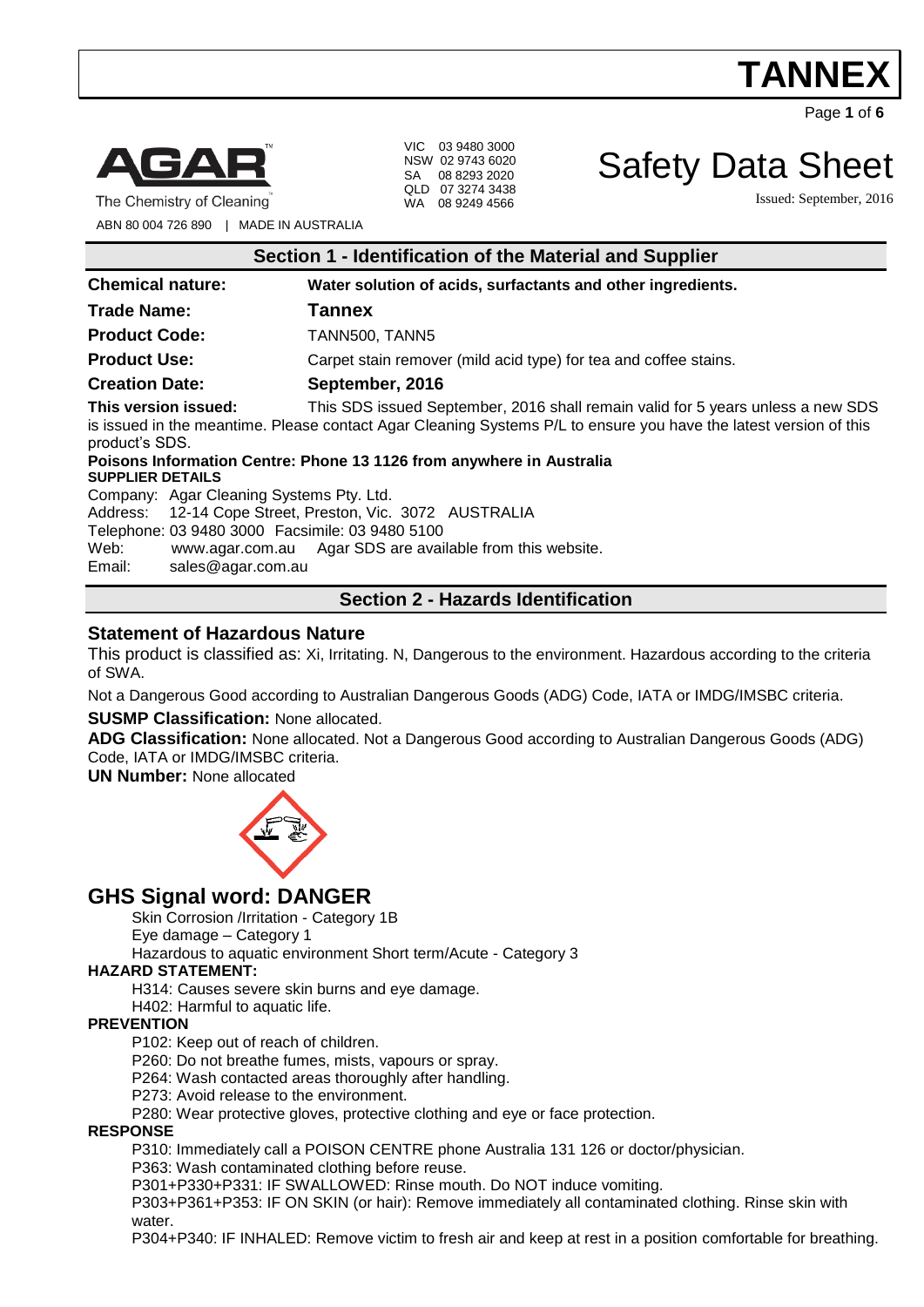Page **2** of **6**

P305+P351+P338: IF IN EYES: Rinse cautiously with water for several minutes. Remove contact lenses, if present and easy to do. Continue rinsing.

P390: Absorb spillage to prevent material damage.

### **STORAGE**

P405: Store locked up.

#### **DISPOSAL**

P501: If they can not be recycled, dispose of contents to an approved waste disposal plant and containers to landfill (see Section 13 of this SDS).

## **Emergency Overview**

**Physical Description & Colour**: Clear colourless liquid.

**Odour:** Mild acid/ vinegar odour.

**Major Health Hazards:** May cause serious damage to eyes, skin irritant.

| <b>Section 3 - Composition/Information on Ingredients</b> |               |        |         |                              |  |
|-----------------------------------------------------------|---------------|--------|---------|------------------------------|--|
| <b>Ingredients</b>                                        | <b>CAS No</b> | Conc,% |         | $TWA (mg/m3)$ STEL $(mg/m3)$ |  |
| Phosphoric acid                                           | 7664-38-2     | ~10    |         |                              |  |
| Organic acids                                             | secret        | ~10    | not set | not set                      |  |
| Nonionic surfactant                                       | secret        | ~10    | not set | not set                      |  |
| Other non hazardous ingredients                           | secret        | to 100 | not set | not set                      |  |

This is a commercial product whose exact ratio of components may vary slightly. Minor quantities of other non hazardous ingredients are also possible.

The SWA TWA exposure value is the average airborne concentration of a particular substance when calculated over a normal 8 hour working day for a 5 day working week. The STEL (Short Term Exposure Limit) is an exposure value that may be equalled (but should not be exceeded) for no longer than 15 minutes and should not be repeated more than 4 times per day. There should be at least 60 minutes between successive exposures at the STEL. The term "peak "is used when the TWA limit, because of the rapid action of the substance, should never be exceeded, even briefly.

# **Section 4 - First Aid Measures**

## **General Information:**

You should call the Poisons Information Centre if you feel that you may have been poisoned, burned or irritated by this product. The number is 13 1126 from anywhere in Australia (0800 764 766 in New Zealand) and is available at all times. Have this SDS with you when you call.

**Inhalation:** No first aid measures normally required. However, if inhalation has occurred, and irritation has developed, remove to fresh air and observe until recovered. If irritation becomes painful or persists more than about 30 minutes, seek medical advice.

**Skin Contact:** Wash gently and thoroughly with warm water (use non-abrasive soap if necessary) for 10-20 minutes or until product is removed. Under running water, remove contaminated clothing, shoes and leather goods (e.g. watchbands and belts) and completely decontaminate them before reuse or discard. If irritation persists, repeat flushing and seek medical attention.

**Eye Contact:** Immediately flush the contaminated eye(s) with lukewarm, gently flowing water for 15 minutes or until the product is removed, while holding the eyelid(s) open. Take care not to rinse contaminated water into the unaffected eye or onto the face. Obtain medical attention immediately. Take special care if exposed person is wearing contact lenses.

**Ingestion:** If swallowed, do NOT induce vomiting. Wash mouth with water and contact a Poisons Information Centre, or call a doctor.

# **Section 5 - Fire Fighting Measures**

**Fire and Explosion Hazards**: The major hazard in fires is usually inhalation of heated and toxic or oxygen deficient (or both), fire gases. There is no risk of an explosion from this product under normal circumstances if it is involved in a fire.

Only small quantities of decomposition products are expected from this product at temperatures normally achieved in a fire. This will only occur after heating to dryness.

Fire decomposition products from this product are likely to be irritating if inhaled.

**Extinguishing Media:** Not combustible. Use extinguishing media suited to burning materials.

**Fire Fighting:** If a significant quantity of this product is involved in a fire, call the fire brigade.

**Flash point:** Does not burn.

**Upper Flammability Limit:** Does not burn.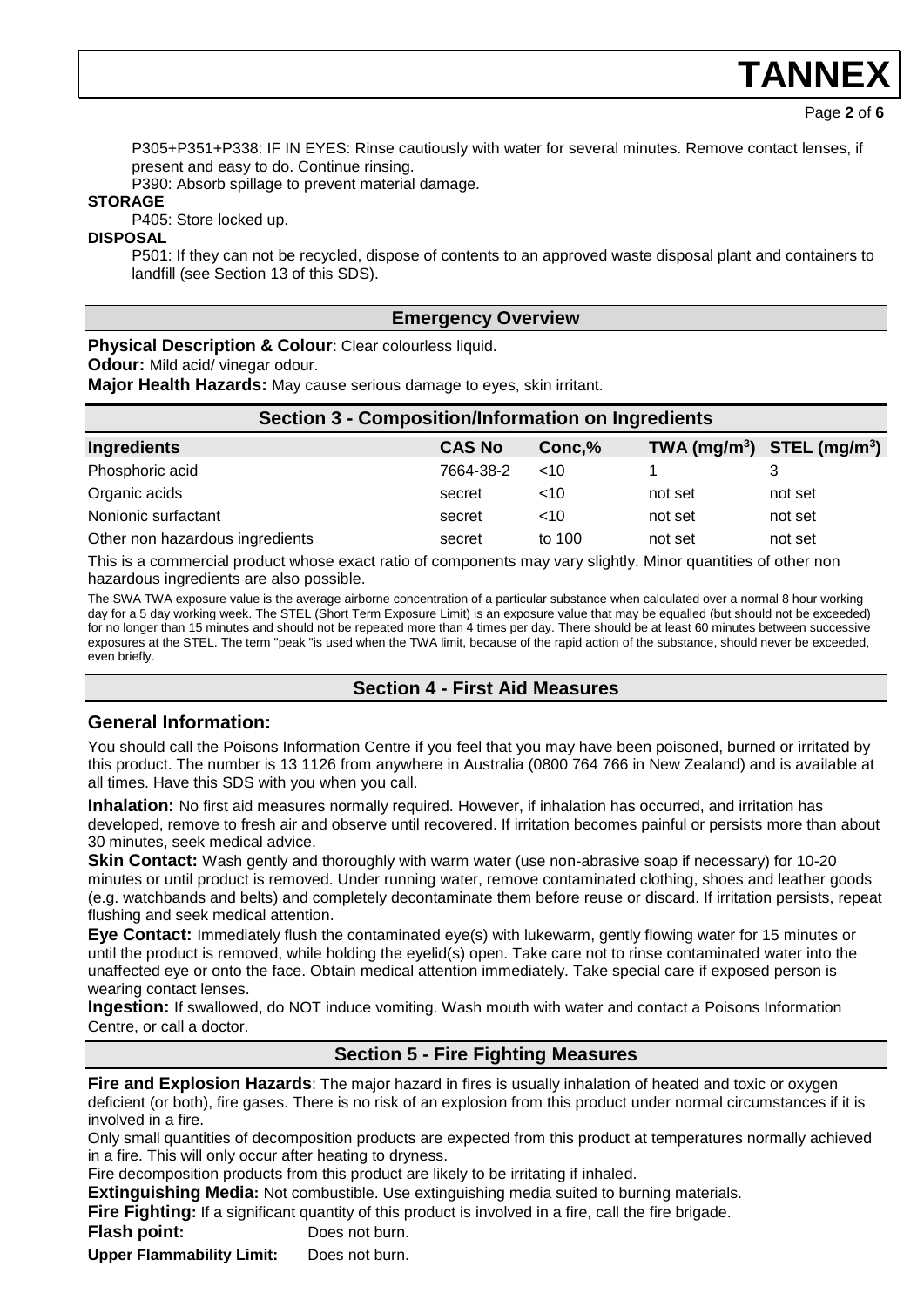Page **3** of **6**

Lower Flammability Limit: Does not burn. **Flammability Class:** Does not burn.

**Autoignition temperature:** Not applicable - does not burn.

# **Section 6 - Accidental Release Measures**

**Accidental release:** In the event of a major spill, prevent spillage from entering drains or water courses. Wear full protective chemically resistant clothing including eye/face protection, gauntlets and self contained breathing apparatus. See below under Personal Protection regarding Australian Standards relating to personal protective equipment. Suitable materials for protective clothing include rubber, PVC. Eye/face protective equipment should comprise as a minimum, protective goggles. If there is a significant chance that vapours or mists are likely to build up in the cleanup area, we recommend that you use a respirator. Usually, no respirator is necessary when using this product. However, if you have any doubts consult the Australian Standard mentioned below (section 8). Otherwise, not normally necessary.

Stop leak if safe to do so, and contain spill. Absorb onto sand, vermiculite or other suitable absorbent material. If spill is too large or if absorbent material is not available, try to create a dike to stop material spreading or going into drains or waterways. Sweep up and shovel or collect recoverable product into labelled containers for recycling or salvage, and dispose of promptly. Recycle containers wherever possible after careful cleaning. After spills, wash area preventing runoff from entering drains. If a significant quantity of material enters drains, advise emergency services. Contaminated area may be neutralised by washing with weak or dilute alkali. Baking soda, washing soda and limestone are suitable. This material may be suitable for approved landfill. Ensure legality of disposal by consulting regulations prior to disposal. Thoroughly launder protective clothing before storage or re-use. Advise laundry of nature of contamination when sending contaminated clothing to laundry.

# **Section 7 - Handling and Storage**

**Handling:** Check Section 8 of this SDS for details of personal protective measures, and make sure that those measures are followed. The measures detailed below under "Storage" should be followed during handling in order to minimise risks to persons using the product in the workplace. Also, avoid contact or contamination of product with incompatible materials listed in Section 10.

**Storage:** Make sure that the product does not come into contact with substances listed under "Incompatibilities" in Section 10. Some liquid preparations settle or separate on standing and may require stirring before use. Check packaging - there may be further storage instructions on the label.

# **Section 8 - Exposure Controls and Personal Protection**

The following Australian Standards will provide general advice regarding safety clothing and equipment: Respiratory equipment: **AS/NZS 1715**, Protective Gloves: **AS 2161**, Occupational Protective Clothing: AS/NZS 4501 set 2008, Industrial Eye Protection: **AS1336** and **AS/NZS 1337**, Occupational Protective Footwear: **AS/NZS2210**.

**SWA Exposure Limits TWA (mg/m<sup>3</sup>**

Phosphoric acid

**) STEL (mg/m<sup>3</sup> )**

No special equipment is usually needed when occasionally handling small quantities. The following instructions are for bulk handling or where regular exposure in an occupational setting occurs without proper containment systems. **Ventilation:** No special ventilation requirements are normally necessary for this product. However make sure that the work environment remains clean and that vapours and mists are minimised.

**Eye Protection:** Protective glasses or goggles must be worn when this product is being used. Failure to protect your eyes may lead to severe harm to them or to general health. Emergency eye wash facilities must also be available in an area close to where this product is being used.

**Skin Protection:** Prevent skin contact by wearing impervious gloves, clothes and, preferably, apron. Make sure that all skin areas are covered. See below for suitable material types.

**Protective Material Types:** We suggest that protective clothing be made from the following materials: rubber, PVC.

**Respirator:** Usually, no respirator is necessary when using this product. However, if you have any doubts consult the Australian Standard mentioned above. Otherwise, not normally necessary.

Eyebaths or eyewash stations and safety deluge showers should, if practical, be provided near to where this product is being handled commercially.

## **Section 9 - Physical and Chemical Properties:**

| Physical Description & colour: Clear colourless liquid. |                                |
|---------------------------------------------------------|--------------------------------|
| Odour:                                                  | Mild acid/ vinegar odour.      |
| <b>Boiling Point:</b>                                   | Approximately 100°C at 100kPa. |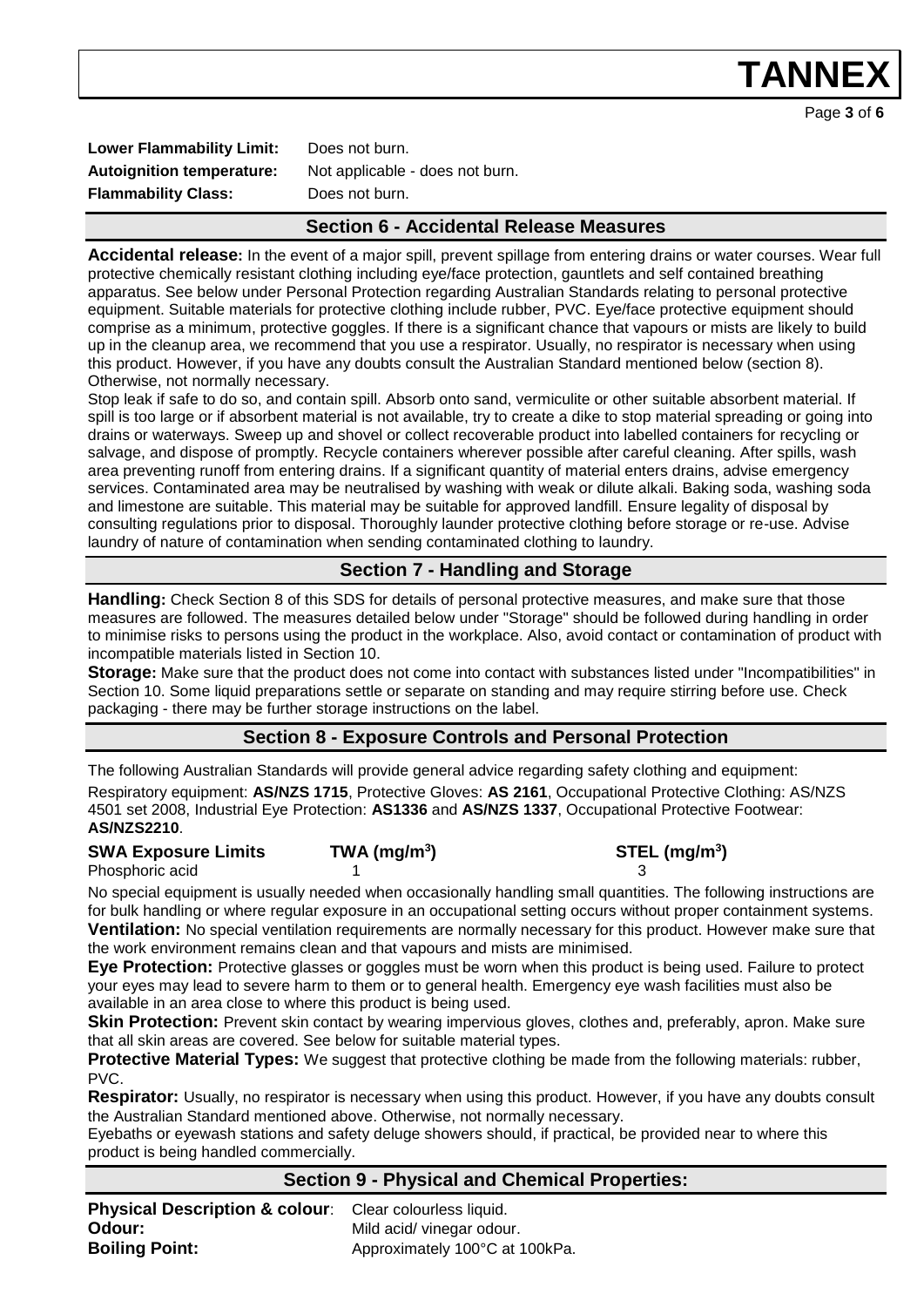Page **4** of **6**

| Below 0°C.      |
|-----------------|
| 0% VOC          |
| No data.        |
| As for wate     |
| 1.02            |
| Completely      |
| $1.0 - 2.0$ (as |
| No data.        |
| No data.        |
| As for wate     |
| No data         |
| Not applica     |
|                 |

or water. **npletely soluble in water. pH:** 1.0-2.0 (as supplied) or water. applicable - does not burn.

## **Section 10 - Stability and Reactivity**

**Reactivity:** This product is unlikely to react or decompose under normal storage conditions. However, if you have any doubts, contact the supplier for advice on shelf life properties.

**Conditions to Avoid:** Keep containers tightly closed.

**Incompatibilities:** Bases, oxidising agents, zinc, tin, aluminium and their alloys.

**Fire Decomposition:** Only small quantities of decomposition products are expected from this product at temperatures normally achieved in a fire. This will only occur after heating to dryness. Combustion forms carbon dioxide, and if incomplete, carbon monoxide and possibly smoke. Water is also formed. May form nitrogen and its compounds, and under some circumstances, oxides of nitrogen. Occasionally hydrogen cyanide gas in reducing atmospheres. May form oxides of phosphorus and other phosphorus compounds. May form hydrogen chloride gas, other compounds of chlorine. Carbon monoxide poisoning produces headache, weakness, nausea, dizziness, confusion, dimness of vision, disturbance of judgment, and unconsciousness followed by coma and death. **Polymerisation:** This product will not undergo polymerisation reactions.

# **Section 11 - Toxicological Information**

### **Information on toxicological effects:**

| Acute toxicity                                              | No known significant effects or hazards. |
|-------------------------------------------------------------|------------------------------------------|
| Skin corrosion/irritation                                   | Corrosion                                |
| Serious eye damage/irritation                               | Serious eye damage                       |
| Respiratory or skin sensitisation                           | No known significant effects or hazards. |
| Germ cell mutagenicity                                      | No known significant effects or hazards. |
| Carcinogenicity                                             | No known significant effects or hazards. |
| Reproductive toxicity                                       | No known significant effects or hazards. |
| Specific target organ toxicity<br>(STOT)- single exposure   | No known significant effects or hazards. |
| Specific target organ toxicity<br>(STOT)- repeated exposure | No known significant effects or hazards. |
| Aspiration hazard                                           | No known significant effects or hazards. |

## **Classification of Hazardous Ingredients**

**Ingredient: Health effects:** 

Phosphoric acid Skin corrosion and serious eye damage. Organic acids Skin corrosion and serious eye damage. Nonionic surfactants Skin irritation and serious eye damage.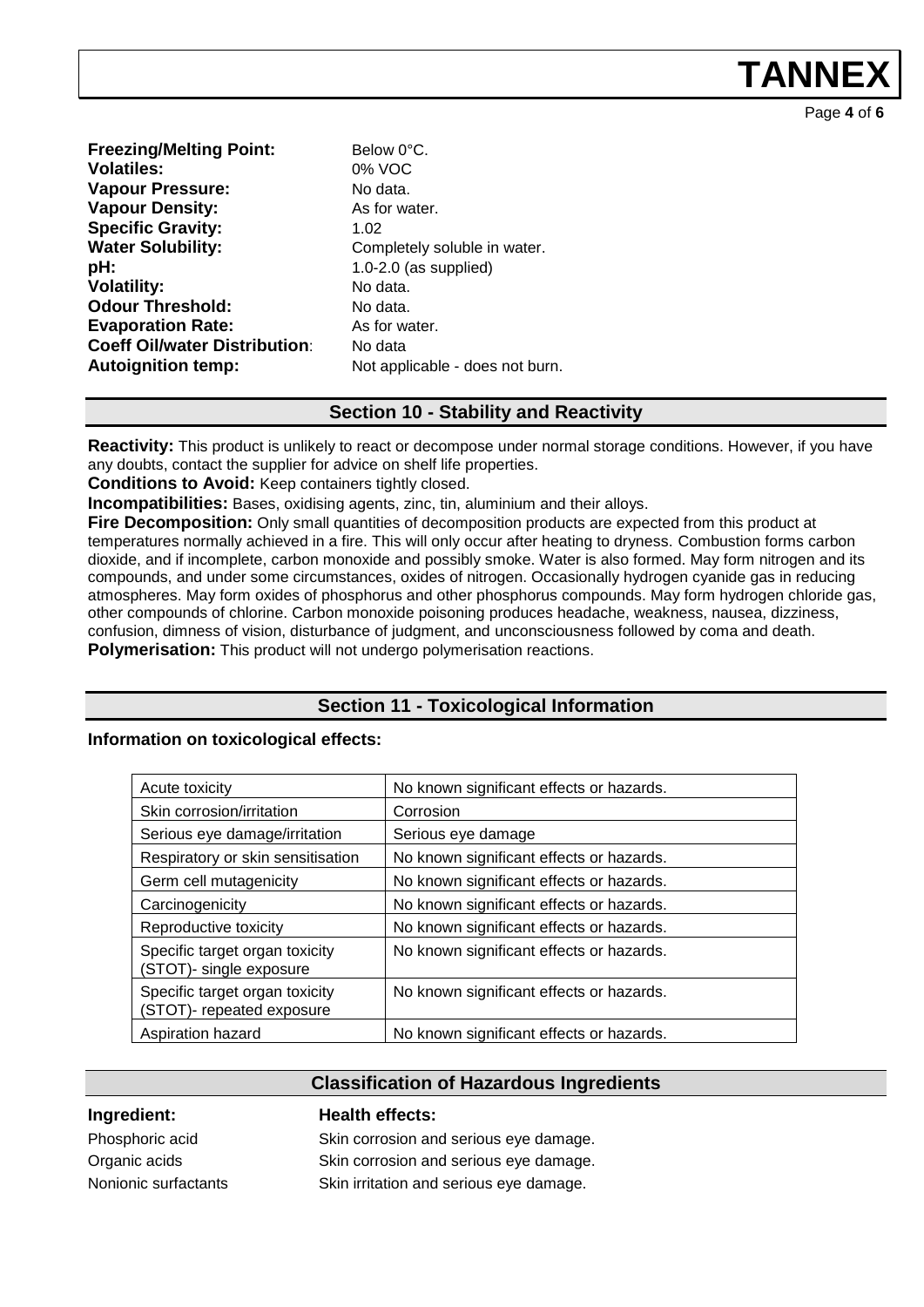Page **5** of **6**

# **Potential Health Effects**

### **Inhalation:**

**Short Term Exposure:** Available data indicates that this product is not harmful. However product may be mildly irritating, although unlikely to cause anything more than mild transient discomfort.

**Long Term Exposure:** No data for health effects associated with long term inhalation.

## **Skin Contact:**

**Short Term Exposure:** This product is a skin irritant. Symptoms may include itchiness and reddening of contacted skin. Other symptoms may also become evident, but if treated promptly, all should disappear once exposure has ceased.

**Long Term Exposure:** No data for health effects associated with long term skin exposure.

# **Eye Contact:**

**Short Term Exposure:** This product is a severe eye irritant. Symptoms may include stinging and reddening of eyes and watering which may become copious. Other symptoms such as swelling of eyelids and blurred vision may also become evident. If exposure is brief, symptoms should disappear once exposure has ceased. However, lengthy exposure or delayed treatment is likely to cause permanent damage.

**Long Term Exposure:** No data for health effects associated with long term eye exposure.

## **Ingestion:**

**Short Term Exposure:** Significant oral exposure is considered to be unlikely. However, this product is an oral irritant. Symptoms may include burning sensation and reddening of skin in mouth and throat. Other symptoms may also become evident, but all should disappear once exposure has ceased.

**Long Term Exposure:** No data for health effects associated with long term ingestion.

## **Carcinogen Status:**

**SWA:** No significant ingredient is classified as carcinogenic by SWA.

**NTP:** No significant ingredient is classified as carcinogenic by NTP.

**IARC:** No significant ingredient is classified as carcinogenic by IARC.

### **Section 12 - Ecological Information**

This product is harmful to aquatic organisms. Insufficient data to be sure of status. However, until diluted or neutralised it will kill all aquatic organisms it contacts due to extreme pH.

### **Section 13 - Disposal Considerations**

**Disposal:** Containers should be emptied as completely as practical before disposal. If possible, recycle product and containers either in-house or send to recycle company. If this is not practical, send to a commercial waste disposal site.

## **Section 14 - Transport Information**

**UN Number:** This product is not classified as a Dangerous Good by ADG, IATA or IMDG/IMSBC criteria. No special transport conditions are necessary unless required by other regulations.

## **Section 15 - Regulatory Information**

**AICS:** All of the significant ingredients in this formulation are compliant with NICNAS regulations. The following ingredient: Phosphoric acid is mentioned in the SUSMP.

## **Section 16 - Other Information**

#### **This SDS contains only safety-related information. For other data see product literature.**

THIS SDS SUMMARISES OUR BEST KNOWLEDGE OF THE HEALTH AND SAFETY HAZARD INFORMATION OF THE PRODUCT AND HOW TO SAFELY HANDLE AND USE THE PRODUCT IN THE WORKPLACE. EACH USER MUST REVIEW THIS SDS IN THE CONTEXT OF HOW THE PRODUCT WILL BE HANDLED AND USED IN THE WORKPLACE.

IF CLARIFICATION OR FURTHER INFORMATION IS NEEDED TO ENSURE THAT AN APPROPRIATE RISK ASSESSMENT CAN BE MADE, THE USER SHOULD CONTACT THIS COMPANY SO WE CAN ATTEMPT TO PROVIDE ADDITIONAL INFORMATION. OUR RESPONSIBILITY FOR PRODUCTS SOLD IS SUBJECT TO OUR STANDARD TERMS AND CONDITIONS, A COPY OF WHICH IS SENT TO OUR CUSTOMERS AND IS ALSO AVAILABLE ON REQUEST.

Please read all labels carefully before using product.

This SDS is prepared in accord with the SWA document "Preparation of Safety Data Sheets for Hazardous Chemicals - Code of Practice" (December 2011) and is Copyright ©.